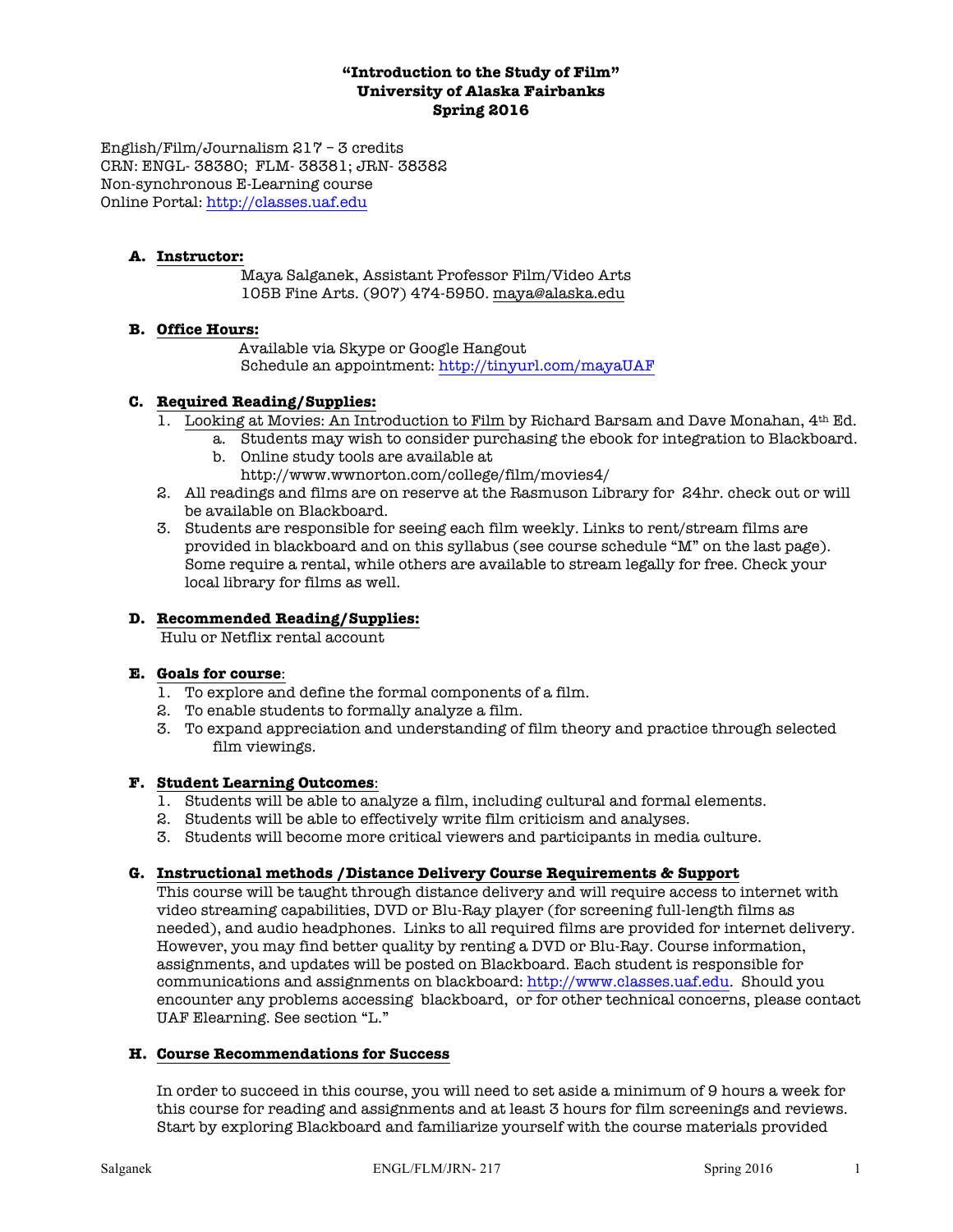there. Please alert me to any issues you may encounter. Course Materials in Blackboard has a study plan established for you as a guide. My weekly recommendation is:

THURSDAY – Reading Assignment for week in textbook: Looking at Movies,  $4^{th}$  Ed. FRIDAY – Take Comprehension review quiz . Read my notes on graded assignments. Locate next movie for screening.

SAT/SUN – Screen film for week, and take detailed notes for Film Notes submission. MONDAY – Submit Film Notes. Read film-specific readings. Research examples for posting – 1st Draft/Outline of writing assignment.

TUESDAY – Writing assignment research OR review and submission. WEDNESDAY – Chapter Learning Objectives and Exercises, and Chapter Overview.

I have been a student advisor at UAF for over 15 years. It takes a dedicated and selfdisciplined student to succeed in distance delivery courses. Should you find yourself not able to dedicate time to this course and keep up with weekly assignments, please do not wait to discuss your options with your advisor or me. This course will be offered again Face-to-Face in Fall 2017 at UAF. **Last day to drop the class and receive a 100% refund on tuition is January 29, 2016. Deadline to drop the course and receive a W on your transcript (without a refund) is March 25, 2016.** 

### **I. Course policies/ Honor Code:**

**Exercise high ethical standards.** High ethical standards are expected in this class, as well as in marketing and marketing research; they are key to establishing trust and credibility. The standards in this class adhere to the UAF Code of Conduct:

- **1.** Students will not collaborate on any quizzes, in-class exams, or takehome exams that will contribute to their grade in a course, unless the course instructor grants permission. Only those materials permitted by the instructor may be used to assist in quizzes and examinations.
- 2. Students will not represent the work of others as their own. A student will attribute the source of information not original with himself or herself (direct quotes or paraphrases) in compositions, theses and other reports.
- 3. No work submitted for one course may be submitted for credit in another course without the explicit approval of both instructors.

Alleged violations of the Code of Conduct will be reviewed in accordance with procedures specified in regents' policy, university regulations and UAF rules and procedures. For additional information and details about the Student Code of Conduct, contact the associate vice chancellor for student and enrollment services, visit www.alaska.edu/bor/ or refer to the student handbook that is printed in the back of the class schedule for each semester. Students are encouraged to review the entire code.

(Current UAF Catalog) or http://www.uaf.edu/catalog/current/academics/regs3.html

**Any students found violating the Code of Conduct in this class will receive a zero for the assignment, will have to resubmit the assignment, and may face other academic consequences as deemed by the instructor, department, and/or university.** 

### **J. Assignments and Expectations**

- **1. Participation**
	- **a) Planning, implementation, and evaluation of the course.**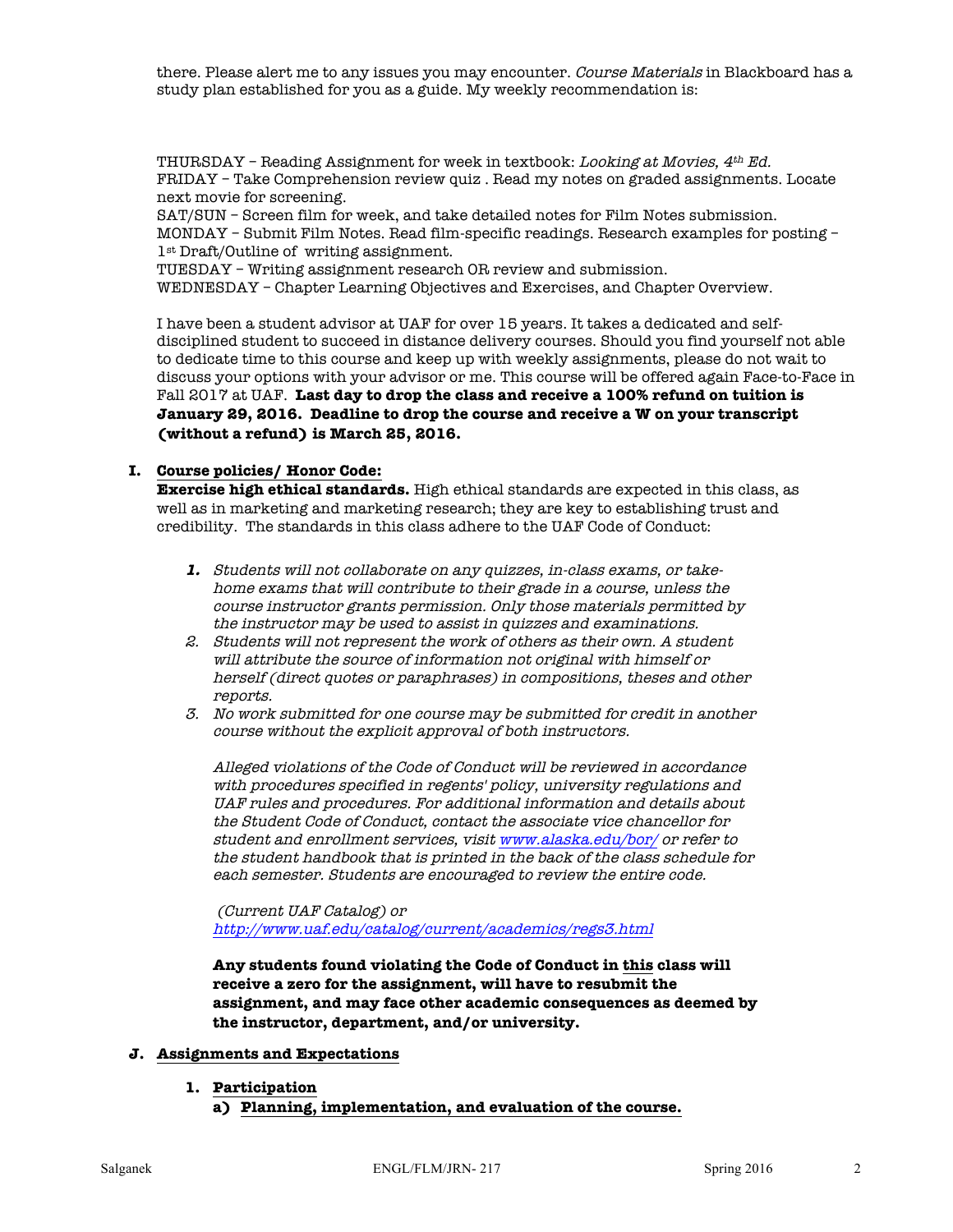It's important for you to be involved with decisions about the direction the class is going and the activities we are pursuing. The most important goal of the class is for you to learn about the subject - HOW we do that is often negotiable. I expect you to take an active role in expressing your opinion about the effectiveness of class assignments, group projects, your text, assigned readings, etc. Of course, to be helpful and constructive, you need to back up your opinions with good arguments and reasons for making your claims. A well-articulated argument goes a long way!

### **b) Online Postings and Discussions**

Discussion questions and threads about each film will be posted, along with your weekly notes from the film. Your active involvement with the class conversation about a film will generate greater understanding for everyone about the film's content, intention, and interpretation.

## **2. Written Assignments**

### **a) Deconstructing a Scene Essays: Due 2/11 & 3/31 – worth 100 points each**

A scene from REQUIRED FILMS LIST will be assigned to you. You will provide an analysis of this scene as it relates to the questions provided. While writing about this scene, you may use any additional resources for support, including the screenplay, cinematic reviews, actor/director interview or commentary, and film criticism. Each Essay is progressively more valuable to your final grade, as it is assumed you will be able to effectively analyze more components of a film with each assignment.

### **b) Film Analysis Concept Papers: Due 2/25 & 4/14- Worth 100 points each**

Essay questions are provided for you. Choose one essay question and utilize at least one film screened for this course to support your ideas.

### **c) Film Screening Notes – Copies submitted weekly – Worth 150 points total**

For each assigned film, you will take notes about the film regarding the elements of cinema as you watch as well as your own reactions to the film as it unfolds. Questions, confusions, and emotional impact in you as the viewer is just as critical as paying attention to the construction of the film in terms of story, acting, lighting, cinematography, production design, sound design, and directing. Each week's notes is worth 12 points towards the total. It is possible to earn extra points by having excellent weekly notes!

> **i. Citations** - The ability to communicate ideas clearly is the cornerstone of a great writer and filmmaker. Filmmakers constantly reference other films within their own work as an homage to other artists. It is a compliment to acknowledge your creative and academic influences, and it is plagiarism to not do so. There should never be green M&Ms in the star dressing room. To demonstrate effective analysis, you should plan to organize your ideas clearly, use correct grammar, spell words and names correctly, and demonstrate that you've thoroughly conceptualized and edited your work. **Work MUST be properly cited or you risk plagiarizing the work of others. Please use the MLA guidelines as a standard form of citation.**

**https://owl.english.purdue.edu/owl/resource/747/01/**

### **3. Quizzes and Exams –**

- **a) Weekly Quizzes – 10 points each -**A minimum of 10 quizzes must be completed by the end of the semester. These review quizzes will assist with midterm and final exams.
- **b) Midterm and Final Exam – 150 points each –** These exams are open book but will require that you are familiar with the key concepts and ideas. If you do well on quizzes, use the flashcards, and investigate the online study material, the exams should reflect your comprehension and understanding of cinema studies. You will have 90 minutes to complete the Midterm, and 2 hours to complete the final. These are TIMED EXAMS. Please mitigate any distractions or complications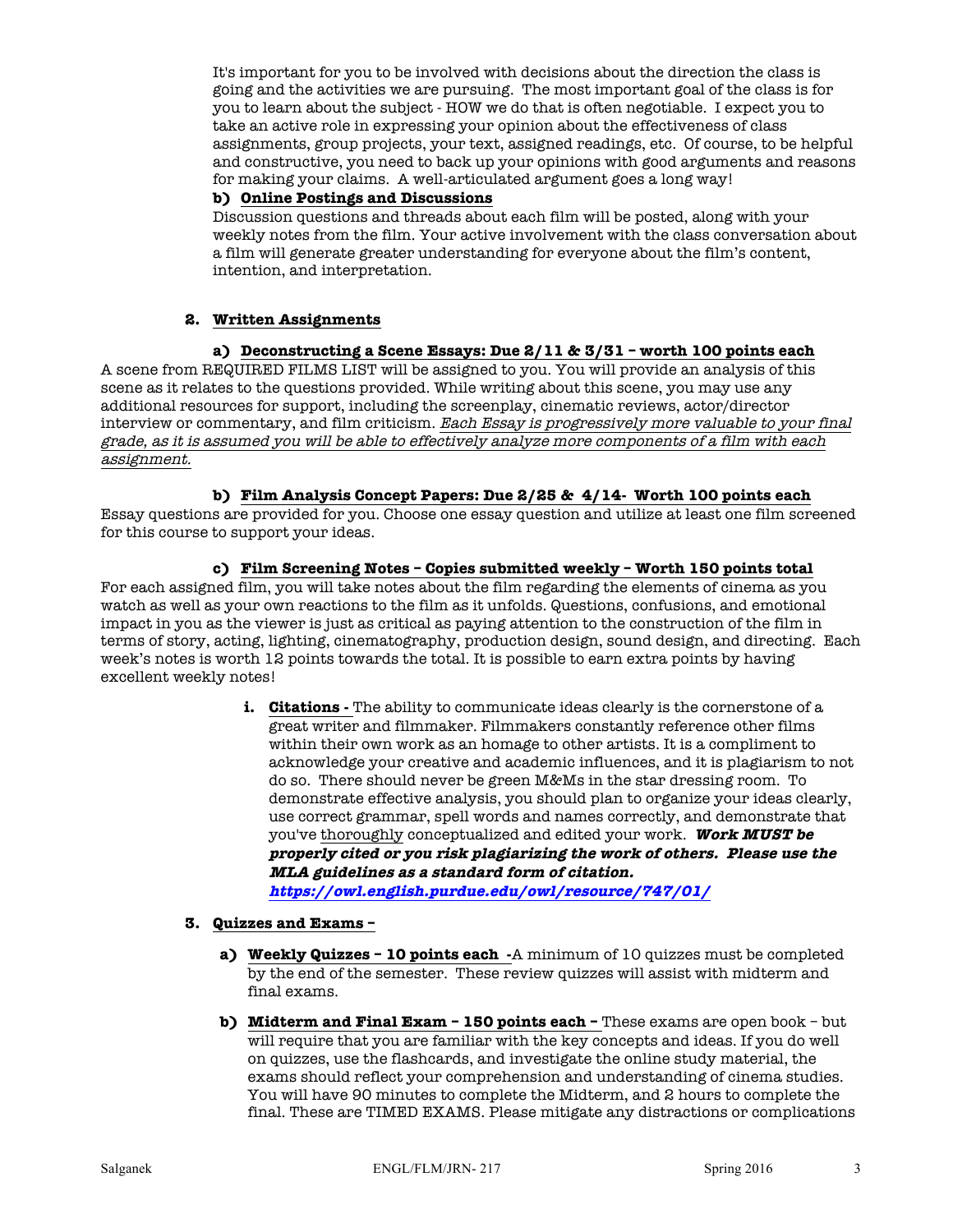by scheduling focused time to take the exams. You should be prepared to take exams by having an internet connection, headphones, and your textbook.

## **K. Grading:**

| $A+ = 4.0$ | 100-97%     |                               |         |
|------------|-------------|-------------------------------|---------|
| $A = 4.0$  | 96-93%      | NOT SUFFICIENT FOR UAF CREDIT |         |
| $A - 3.7$  | $92-90%$    | $D+ = 1.3$                    | 69-67%  |
| $B+ = 3.3$ | 89-87%      | $D = 1.0$                     | 66-63%  |
| $B = 3.0$  | 86-83%      | $D = 0.7$                     | 62-60%  |
| $B = 2.7$  | 82-80%      | $F = 0.0$                     | $59-0%$ |
| $C + 2.3$  | 79-77%      |                               |         |
| $C = 2.0$  | $76 - 73\%$ |                               |         |
| $C = 1.7$  | $72 - 70\%$ |                               |         |

|  |  |  | 1. All work will be evaluated using a +/- grading system as follows: |
|--|--|--|----------------------------------------------------------------------|
|--|--|--|----------------------------------------------------------------------|

|                                    | "C" (including C+ and C-) indicates a satisfactory level of acquired<br>knowledge and performance in completion of course requirements.                                                                                                                                                                                                                                                                 |
|------------------------------------|---------------------------------------------------------------------------------------------------------------------------------------------------------------------------------------------------------------------------------------------------------------------------------------------------------------------------------------------------------------------------------------------------------|
| $C + (2.3)$<br>C(2.0)<br>$C-(1.7)$ | $C - (1.7)$ is the minimum acceptable grade that undergraduate<br>students may receive for courses to count toward the major or minor<br>degree requirements, or as a prerequisite for another course.<br>A minimum grade of C (2.0), however, MAY be required by specific<br>programs for prerequisite and / or major / minor courses. Please<br>consult specific program listings in the UAF Catalog. |
|                                    | $C-$ (1.7) is the minimum acceptable grade required for all Core $(X)$<br><b>Courses.</b>                                                                                                                                                                                                                                                                                                               |
|                                    |                                                                                                                                                                                                                                                                                                                                                                                                         |

## **2. Calculating the Final Grade:**

| Class Participation:                   | 5%  |
|----------------------------------------|-----|
| Quizzes                                | 10% |
| Film Analysis Concept Papers (2 total) | 20% |
| Scene Deconstruction Essays (2 total)  | 20% |
| Mid-term Exam                          | 15% |
| Film Notes                             | 15% |
| Final Exam                             | 15% |

# **Value of Assigned Work toward Final Grade:**

| Class participation & online discussion  5% - 50 pts. |                                     |  |          |  |
|-------------------------------------------------------|-------------------------------------|--|----------|--|
|                                                       | $Quizzes -$                         |  |          |  |
| must complete minimum of 10 @10pts ea 10%- 100 pts    |                                     |  |          |  |
|                                                       |                                     |  |          |  |
|                                                       | Scene Deconstruction "A" (Due 2/11) |  | 100      |  |
|                                                       |                                     |  | 100      |  |
|                                                       | Scene Deconstruction "A" (Due 3/31) |  | 100      |  |
|                                                       |                                     |  | 100      |  |
|                                                       |                                     |  | 150 pts. |  |
|                                                       |                                     |  | 150 pts. |  |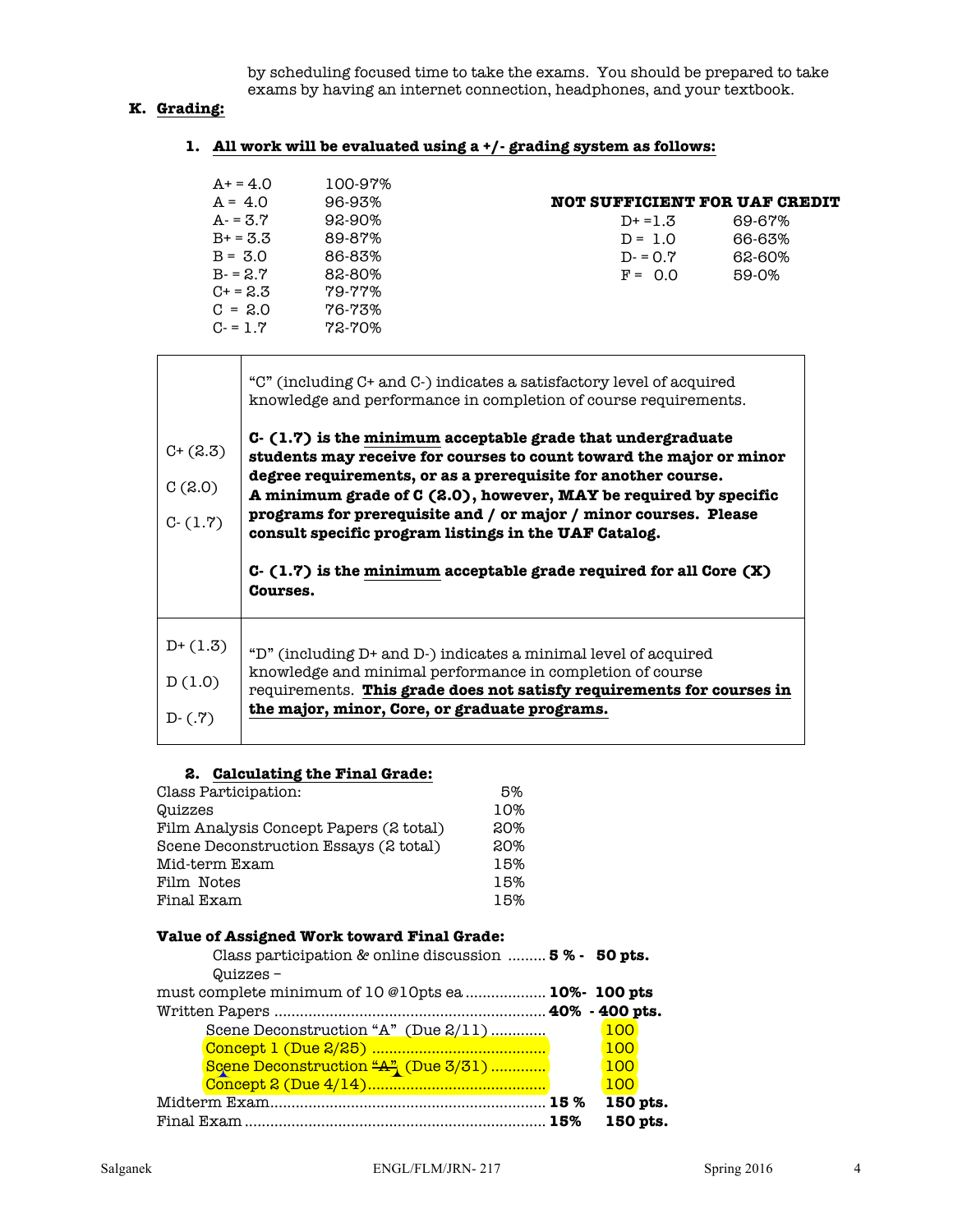| Total 100% = 1000 pts |  |
|-----------------------|--|

## **3. Explanation of NB/I /W grades**

This course adheres to the UAF regarding the granting of NB Grades The NB grade is for use only in situations in which the instructor has No Basis upon which to assign a grade. In general, the NB grade will not be granted.

University of Alaska Fairbanks Incomplete Grade Policy:

"The letter "I" (Incomplete) is a temporary grade used to indicate that the student has satisfactorily completed (C or better) the majority of work in a course but for personal reasons beyond the student's control, such as sickness, he has not been able to complete the course during the regular semester. Negligence or indifference are not acceptable reasons for an "I" grade."

## **4. UAF eLearning Procedures:**

The first contact assignment (Video Introduction) is due five days after the first day of instruction. Failure to submit this assignment within the first two weeks of the course could result in withdrawal from the course.

The first content assignment (Assignment Week 1) is due one week after the first day of instruction. Failure to submit this assignment within the first two weeks of the course could result in withdrawal from the course.

Failure to submit the first three content assignments (Assignments 1, 2 and 3) by the deadline for faculty-initiated withdrawals (the ninth Friday after the first day of classes) could result in instructor initiated withdrawal from the course (W).

### **5. Instructor Response Time**

As this course is non-synchronous, students and the instructor may be in different time zones for I aim to respond to emails from my students within 24 hours (M-F). Grades for assignments will be posted within 5 working days from submission.

### **6. How to Check your Grade**

To check your grades for assignments and find comments from your instructor, click on the My Grades link in the sidebar menu. All the assignments and their due dates are listed. If your instructor has left comments, there will be a Comments link. Click on this link to view comments.

If the score is for a test or quiz, click on the check mark or your score to see results and feedback. If the score is for an assignment, the title of the assignment is a link and by clicking this link you'll be taken to your submission, grade and comments. If you see a green exclamation point, your assignment has not been graded yet.

### **L. Student Support Services**

### **1. Writing Center**

It's not "cheating" to ask for opinions and editing skills of others. Instead, the discussion is positive and can bring new insights to your work. The **Writing Center** (http://www.alaska.edu/english/studentresources/writing/) is available for students to develop their writing skills. Please visit or contact them for assistance, Gruening 801 or 474-5314. For assistance with video production, please consult me, or your productionteam members.

### **2. Title IV Protection**

University of Alaska Board of Regents have clearly stated in BOR Policy that discrimination, harassment and violence will not be tolerated on any campus of the University of Alaska If you believe you are experiencing discrimination or any form of harassment including sexual harassment/misconduct/assault, you are encouraged to report that behavior. If you report to a faculty member or any university employee, they must notify the UAF Title IX Coordinator about the basic facts of the incident.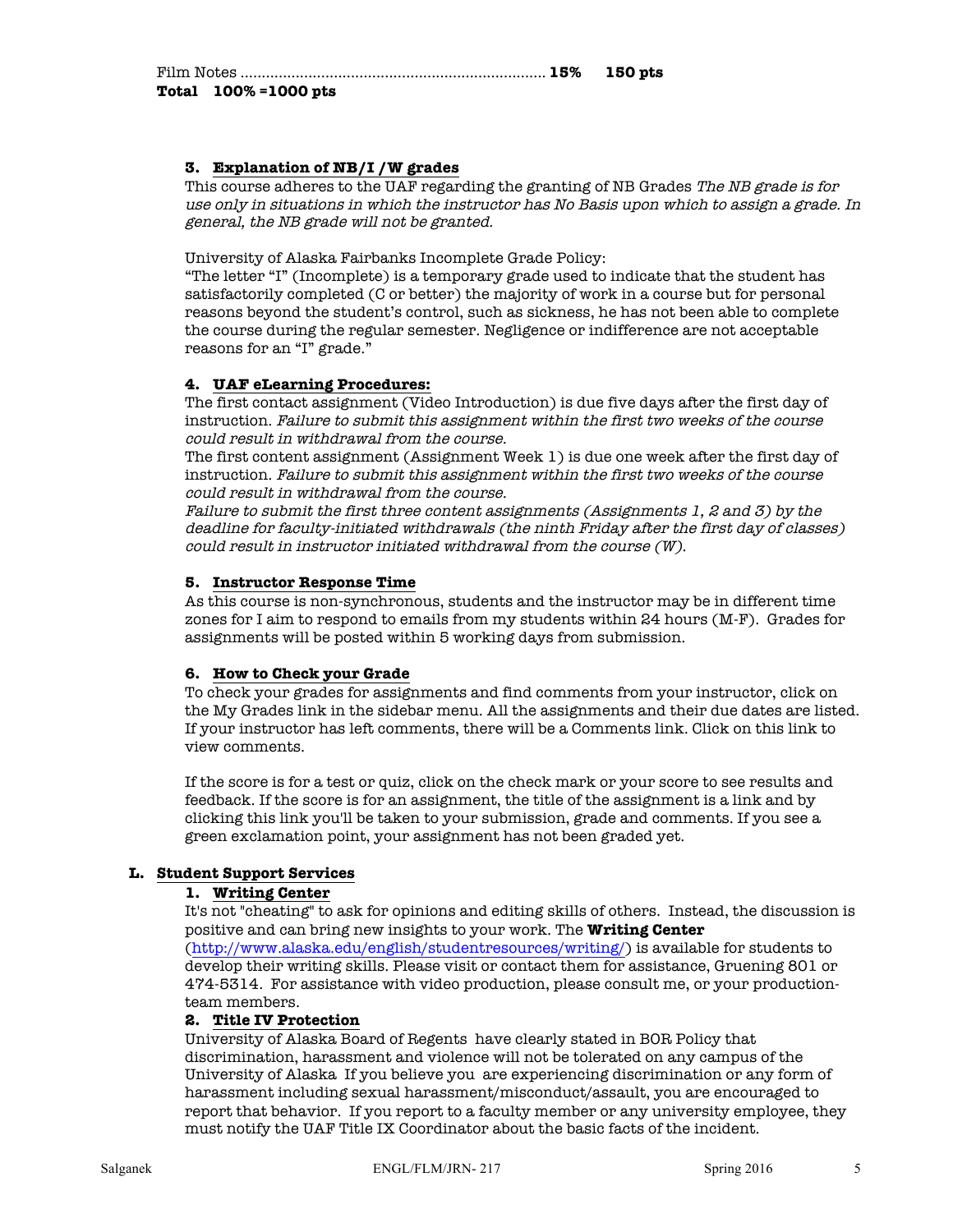Your choices for reporting include:

- 1) You may access confidential counseling by contacting the UAF Health & Counseling Center at 474-7043;
- 2) You may access support and file a Title IX report by contacting the UAF Title IX Coordinator at 474-6600;
- 3) You may file a criminal complaint by contacting the University Police Department at 474-7721.

### **3. Disability Services**

The Office of Disability Services implements the Americans with Disabilities Act (ADA), and insures that UAF students have equal access to the campus and course materials. I will work with the Office of Disabilities Services (203 WHIT, 474-5655) to provide reasonable accommodation to students with disabilities. Should you need special accommodations or provisions, please contact me to discuss your needs.

## **4. UAF eLearning Student Services**

The UAF eLearning Student Services office helps students with registration and course schedules, provides information about lessons and student records, assists with the examination process, and answers general questions. Our Academic Advisor can help students communicate with instructors, locate helpful resources, and maximize their distance learning experience. Contact the UAF eLearning Student Services staff at 907. 455.2060 or toll free 1.800.277.8060 or contact staff directly – for directory listing see:

http://elearning.uaf.edu/contact

## **5. UAF Help Desk**

Go to http://www.alaska.edu/oit/ to see about current network outages and news. Reach the Help Desk at:

- e-mail at helpdesk@alaska.edumailto:helpdesk@alaska.edu
- fax: 907.450.8312
- phone: 450.8300 (in the Fairbanks area) or 1.800.478.8226 (outside of Fairbanks)